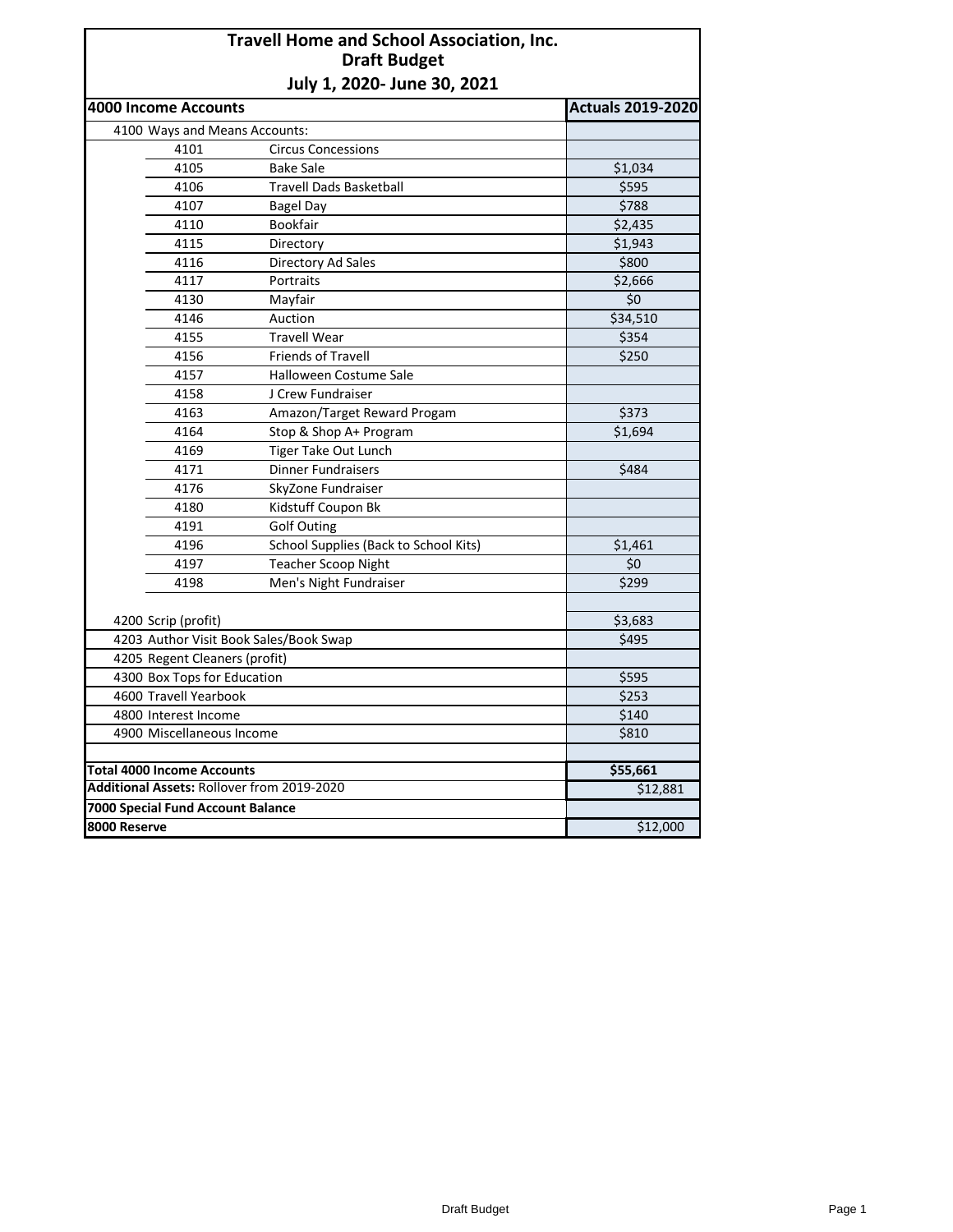|                                                |                                            | <b>Actuals</b> | <b>Proposed Budget</b> |
|------------------------------------------------|--------------------------------------------|----------------|------------------------|
| <b>5000 Expense Accounts</b>                   |                                            | 2019-2020      | 2020-2021              |
| 5100 All School Expense Accounts:              |                                            |                |                        |
| 5110                                           | Assembly - Cultural                        | \$1,485        |                        |
| 5120                                           | Assembly - Bullying                        |                |                        |
| 5130                                           | Assembly - Science                         | \$550          |                        |
| 5140                                           | Assembly - Music                           |                |                        |
| 5150                                           | Assembly - Motivational Speaker            | \$895          |                        |
| 5165                                           | Assembly - Math                            | \$1,100        |                        |
| 5176                                           | Assembly - Parent                          |                |                        |
|                                                |                                            |                |                        |
| 5200 Specialty Expense Accounts:               |                                            |                |                        |
| 5230                                           | Residency - Art                            |                |                        |
| 5240                                           | Residency - Library Author Visits          | \$201          | \$3,000                |
| 5245                                           | Residency - All School Circus              | \$4,548        | \$5,300                |
| 5300 Grade Level Expense Accounts:             |                                            |                |                        |
| 5310                                           | 1st Grade                                  | \$250          | \$1,300                |
| 5320                                           | 2nd Grade                                  | \$250          | \$1,300                |
| 5330                                           | 3rd Grade                                  | \$250          | \$1,300                |
| 5340                                           | 4th Grade                                  |                | \$1,300                |
| 5350                                           | 5th Grade                                  |                | \$1,300                |
| 5360                                           | Kindergarten                               | \$250          | \$1,300                |
|                                                |                                            |                |                        |
|                                                |                                            |                |                        |
| 5450 Field Trip Buses                          |                                            | \$3,630        |                        |
|                                                |                                            |                |                        |
| 5500 Equipment Expense Accounts:               |                                            |                |                        |
| 5510                                           | Equipment - Music                          |                |                        |
| 5530                                           | Equipment - Online Encyclopedia Britannica | \$475          | \$500                  |
| 5570                                           | Equipment - P.E.                           |                |                        |
| 5575                                           | Equipment - Library                        |                |                        |
| 5576                                           | Equipment - Art                            |                |                        |
| 5580                                           | Equipment - Health                         |                |                        |
| 5590                                           | Equipment - School                         | \$534          |                        |
|                                                |                                            |                |                        |
| 5845 Math Enrichment - Continental Math League |                                            |                |                        |
| 5847 Spelling Bee                              |                                            | \$173          |                        |
| 5850 Student Planners                          |                                            | \$760          | \$748                  |
|                                                |                                            |                |                        |
| <b>Total 5000 Account Expenses</b>             |                                            | 15,351.26      | \$17,348               |